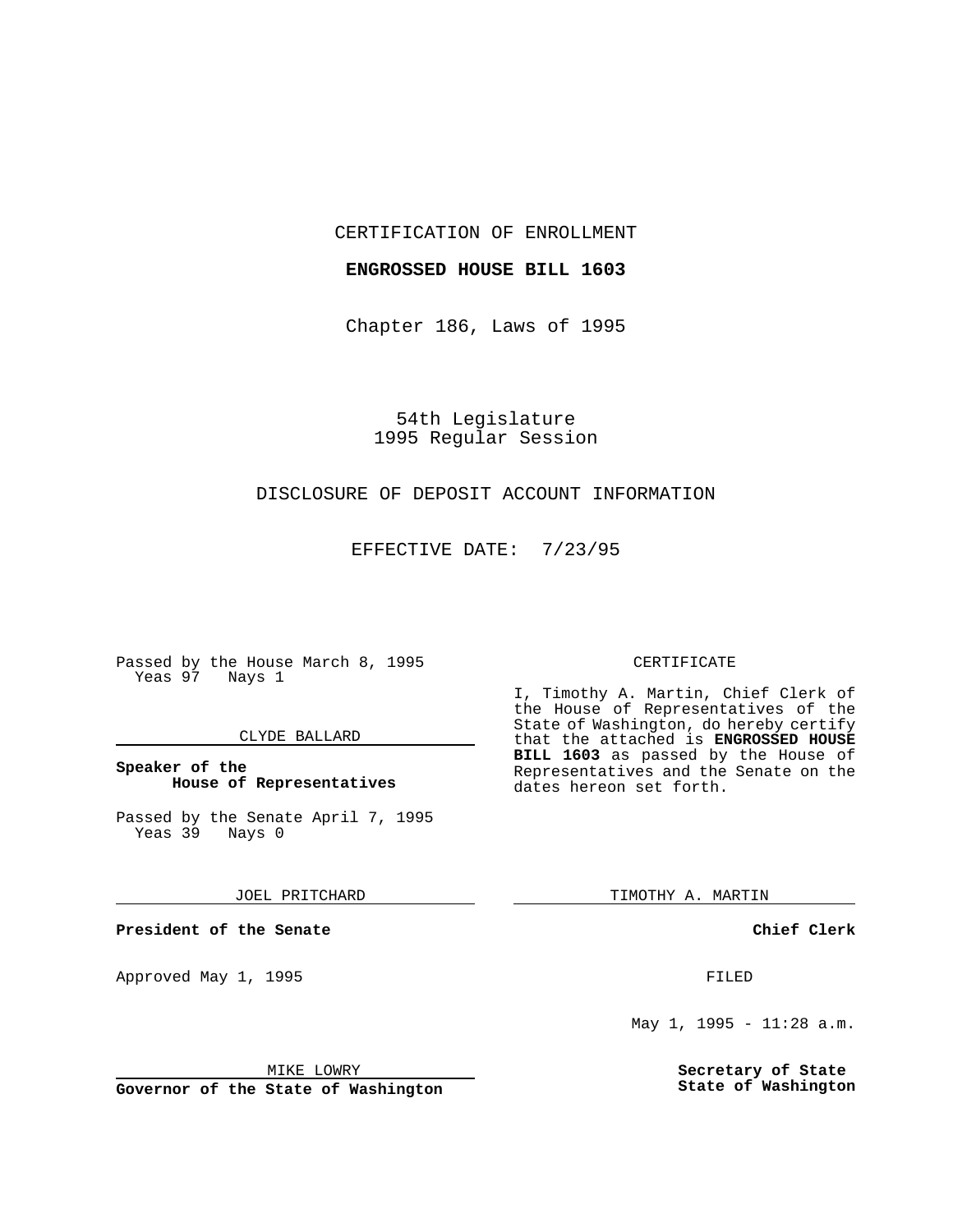# **ENGROSSED HOUSE BILL 1603** \_\_\_\_\_\_\_\_\_\_\_\_\_\_\_\_\_\_\_\_\_\_\_\_\_\_\_\_\_\_\_\_\_\_\_\_\_\_\_\_\_\_\_\_\_\_\_

\_\_\_\_\_\_\_\_\_\_\_\_\_\_\_\_\_\_\_\_\_\_\_\_\_\_\_\_\_\_\_\_\_\_\_\_\_\_\_\_\_\_\_\_\_\_\_

Passed Legislature - 1995 Regular Session

**State of Washington 54th Legislature 1995 Regular Session**

**By** Representatives L. Thomas, Morris, Huff, Campbell, Smith, Beeksma and Kessler

Read first time 02/01/95. Referred to Committee on Financial Institutions & Insurance.

 AN ACT Relating to deposit account information; adding new sections to chapter 30.22 RCW; adding a new section to chapter 9.38 RCW; and prescribing penalties.

BE IT ENACTED BY THE LEGISLATURE OF THE STATE OF WASHINGTON:

 NEW SECTION. **Sec. 1.** The definitions in this section apply throughout sections 1 through 3 of this act.

 (1) "Customer" means any person, partnership, limited partnership, corporation, trust, or other legal entity that is transacting or has transacted business with a financial institution, that is using or has used the services of an institution, or for which a financial institution has acted or is acting as a fiduciary.

 (2) "Financial institution" means state and national banks and trust companies, state and federal savings banks, state and federal savings and loan associations, and state and federal credit unions.

 (3) "Law enforcement officer" means an employee of a public law enforcement agency organized under the authority of a county, city, or town and designated to obtain deposit account information by the chief law enforcement officer of that agency.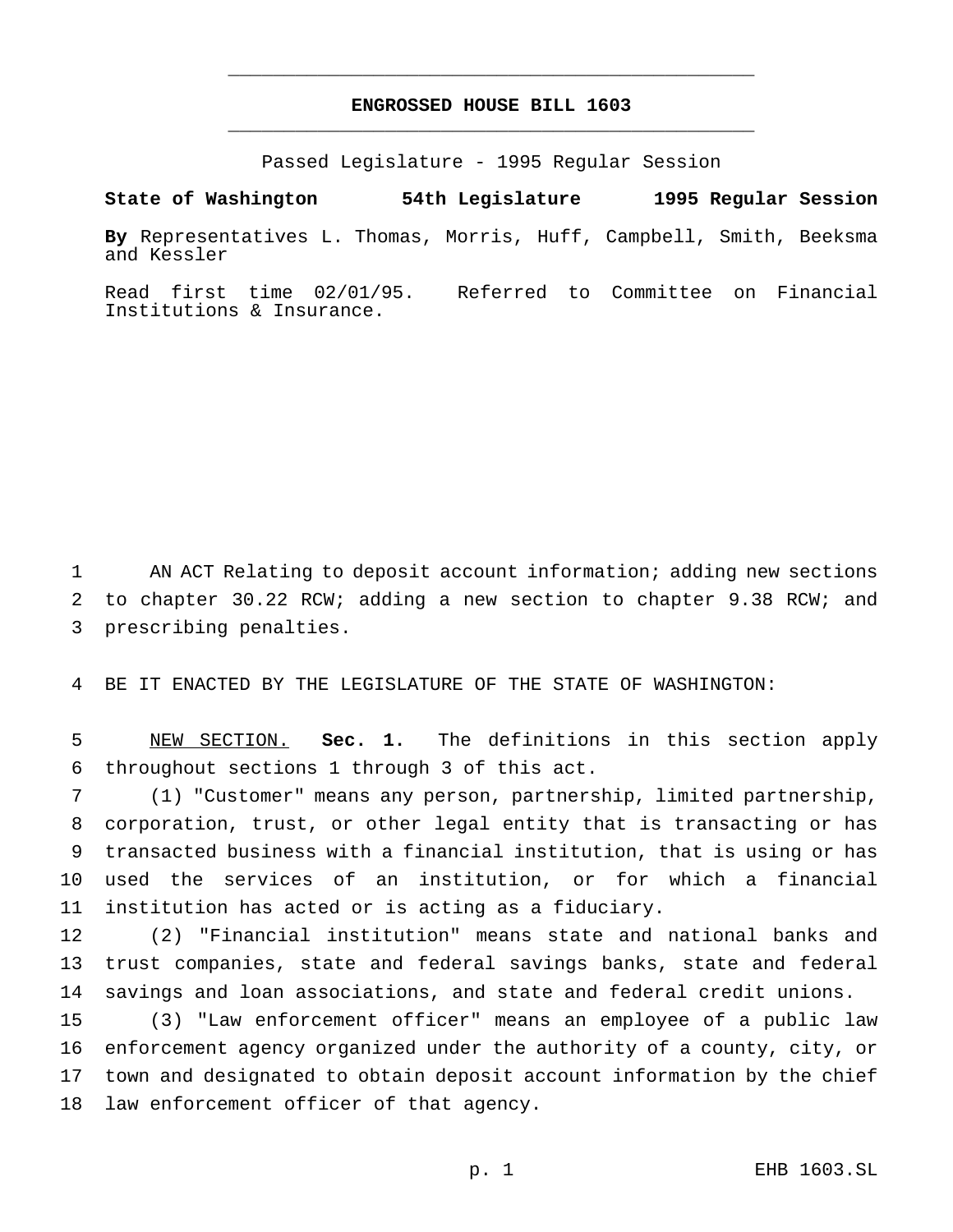NEW SECTION. **Sec. 2.** (1) If a financial institution discloses information in good faith concerning its customer or customers in accordance with this section, it shall not be liable to its customers or others for such disclosure or its consequences. Good faith will be presumed if the financial institution follows the procedures set forth in this section.

 (2) A request for financial records made by a law enforcement officer shall be submitted to the financial institution in writing stating that the officer is conducting a criminal investigation of actual or attempted withdrawals from an account at the institution and that the officer reasonably believes a statutory notice of dishonor has been given pursuant to RCW 62A.3-515, fifteen days have elapsed, and the item remains unpaid. The request shall include the name and number of the account and be accompanied by a copy of:

 (a) The front and back of at least one unpaid check or draft drawn on the account that has been presented for payment no fewer than two times or has been drawn on a closed account; and

 (b) A statement of the dates or time period relevant to the investigation.

 (3) To the extent permitted by federal law, under subsection (2) of this section a financial institution shall within a reasonable time disclose to a requesting law enforcement officer so much of the following information as has been requested concerning the account upon which the dishonored check or draft was drawn, to the extent the records can be located:

 (a) The date the account was opened; the details and amount of the opening deposit to the account; and if closed, the reason the account was closed, the date the account was closed, and balance at date of closing;

 (b) A copy of the statements of the account for the relevant period including dates under investigation and the preceding and following 32 thirty days and the closing statement, if the account was closed;

(c) A copy of the front and back of the signature card; and

 (d) If the account was closed by the financial institution, the name of the person notified of its closing and a copy of the notice of the account's closing and whether such notice was returned undelivered. (4) Financial institutions may charge requesting parties a

 reasonable fee for the actual costs of providing services under this chapter. These fees may not exceed rates charged to federal agencies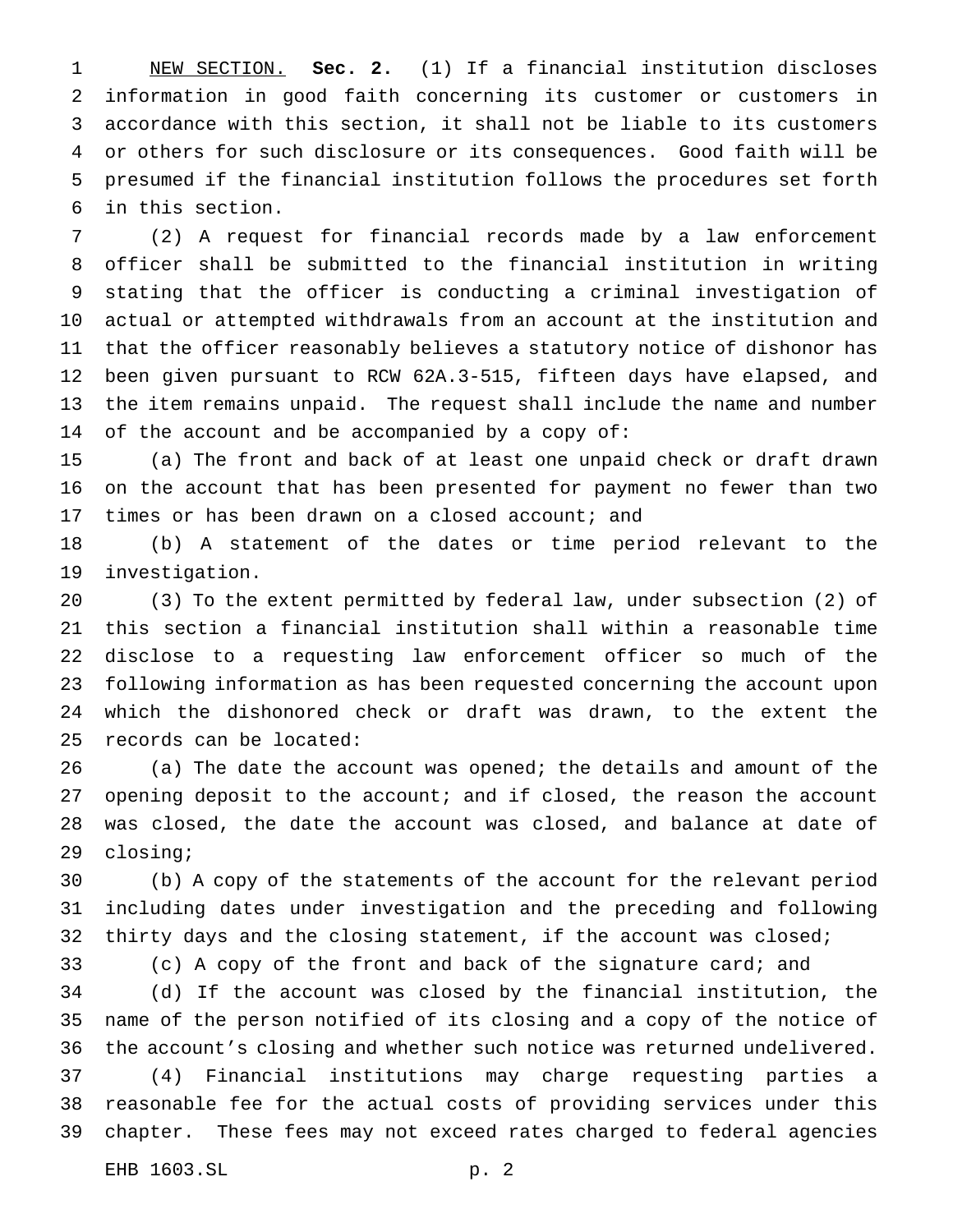for similar requests. In the event an investigation results in conviction, the court may order the defendant to pay costs incurred by law enforcement under chapter . . ., Laws of 1995 (this act).

 NEW SECTION. **Sec. 3.** Records obtained pursuant to this chapter shall be admitted as evidence in all courts of this state, under Washington rule of evidence 902, when accompanied by a certificate substantially in the following form:

# 8 CERTIFICATE

 1. The accompanying documents are true and correct copies of the records of [name of financial institution]. The records were made in the regular course of business of the financial institution at or near the time of the acts, events, or conditions which they reflect.

 2. They are produced in response to a request made under section 2 of this act.

 3. The undersigned is authorized to execute this certificate. I CERTIFY, under penalty of perjury under the laws of the State of Washington, that the foregoing statements are true and correct.

21 Date Signature

| 22 |                  |                           |
|----|------------------|---------------------------|
| 23 | Place of Signing | Type or Print Name/Title/ |
| 24 |                  | Telephone No.             |

 NEW SECTION. **Sec. 4.** A new section is added to chapter 9.38 RCW to read as follows:

 (1) It is a gross misdemeanor for a deposit account applicant to knowingly make any false statement to a financial institution regarding:

(a) The applicant's identity;

 (b) Past convictions for crimes involving fraud or deception; or (c) Outstanding judgments on checks or drafts issued by the applicant.